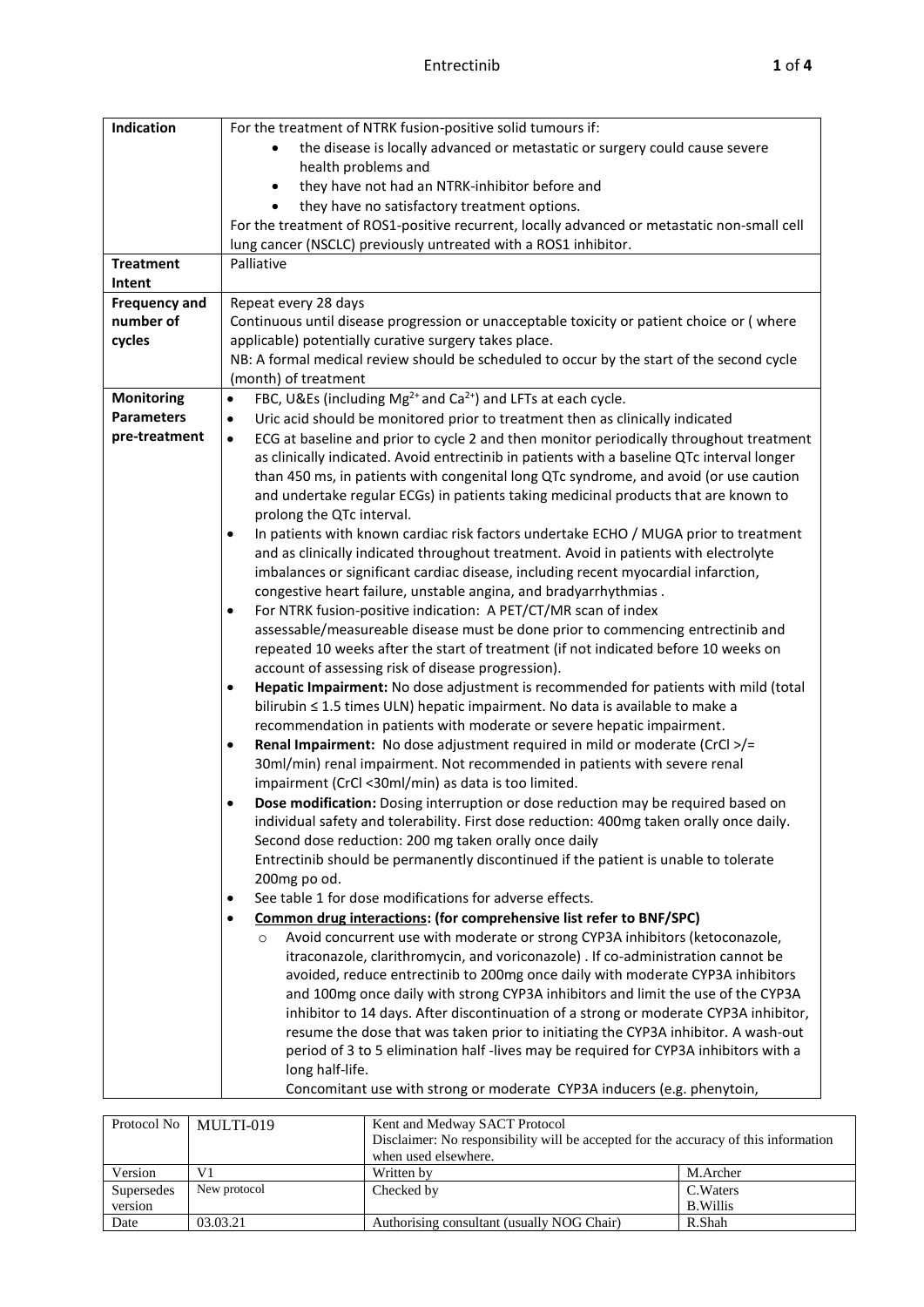| <b>References</b> | supply Patient Information Leaflet and Macmillan information sheet.<br>SPC accessed online 26/1/21<br>https://www.nice.org.uk/guidance/gid-ta10414/documents/final-appraisal-determination- |  |  |  |  |  |
|-------------------|---------------------------------------------------------------------------------------------------------------------------------------------------------------------------------------------|--|--|--|--|--|
|                   | For oral self-administration: refer to local Trust policy on oral anti-cancer medicines and<br>٠                                                                                            |  |  |  |  |  |
|                   | and use machines.                                                                                                                                                                           |  |  |  |  |  |
|                   | Patients should be advised that entrectinib can have an effect on their ability to drive<br>٠                                                                                               |  |  |  |  |  |
|                   | If a patient vomits immediately after taking a dose, instruct patients to repeat that dose.                                                                                                 |  |  |  |  |  |
|                   | remembers unless it is less than 12 hours before the next dose, in which case the<br>patient should not take the missed dose.                                                               |  |  |  |  |  |
|                   | Missed dose: If a dose is missed, then it should be taken as soon as the patient<br>$\bullet$                                                                                               |  |  |  |  |  |
|                   | Patients should be monitored for signs of hyperuricaemia and congestive heart<br>$\circ$<br>failure.                                                                                        |  |  |  |  |  |
|                   | always related to trauma. Patients should be advised to report pain, changes in<br>movement, or bone abnormalities.                                                                         |  |  |  |  |  |
|                   | Bone fractures: There is an increased risk of fracture whilst taking entrectinib, not<br>$\circ$                                                                                            |  |  |  |  |  |
|                   | reduced dose upon improvement or permanently discontinue depending on<br>severity.                                                                                                          |  |  |  |  |  |
|                   | impairment and hallucinations can occur. Withhold and then resume at same or                                                                                                                |  |  |  |  |  |
|                   | <b>Adverse reactions:</b><br>Cognitive disorders including confusion , mental status changes, memory<br>$\circ$                                                                             |  |  |  |  |  |
|                   |                                                                                                                                                                                             |  |  |  |  |  |
|                   | (e.g., cisapride, cyclosporin, ergotamine, fentanyl, pimozide, quinidine, tacrolimus,<br>alfentanil and sirolimus).                                                                         |  |  |  |  |  |
|                   | administered together with CYP3A4 substrates with a narrow therapeutic range                                                                                                                |  |  |  |  |  |
|                   | taking entrectinib.<br>Entrectinib is a weak inhibitor of CYP3A4 ; caution when entrectinib is                                                                                              |  |  |  |  |  |
|                   | rifampicin, carbamazepine, phenobarbital, St John's Wort) should be avoided.<br>Patients should not drink grapefruit juice or eat grapefruit or Seville oranges whilst                      |  |  |  |  |  |

NB For funding information, refer to CDF and NICE Drugs Funding List

| Protocol No           | MULTI-019    | Kent and Medway SACT Protocol<br>Disclaimer: No responsibility will be accepted for the accuracy of this information<br>when used elsewhere. |                              |  |
|-----------------------|--------------|----------------------------------------------------------------------------------------------------------------------------------------------|------------------------------|--|
| Version               | V1           | Written by                                                                                                                                   | M.Archer                     |  |
| Supersedes<br>version | New protocol | Checked by                                                                                                                                   | C. Waters<br><b>B.Willis</b> |  |
| Date                  | 03.03.21     | Authorising consultant (usually NOG Chair)                                                                                                   | R.Shah                       |  |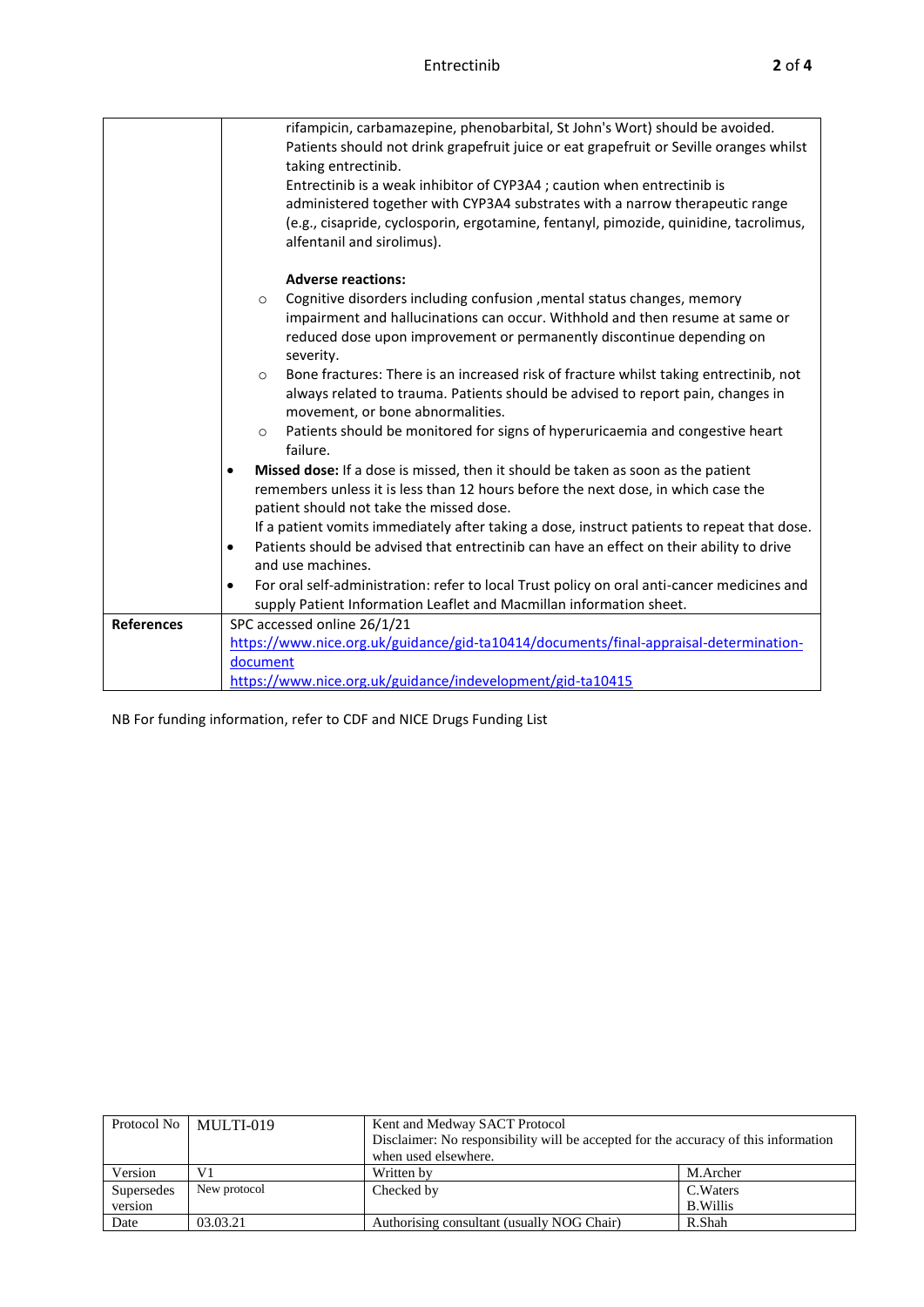## **Table 1 Recommended Dosage Modifications for adverse reactions**

| <b>Adverse reac-</b><br>tion      | Severity*                                                                                                                      | <b>Dosage modification</b>                                                                                                                                                                                                                                                                                                          |  |  |  |
|-----------------------------------|--------------------------------------------------------------------------------------------------------------------------------|-------------------------------------------------------------------------------------------------------------------------------------------------------------------------------------------------------------------------------------------------------------------------------------------------------------------------------------|--|--|--|
| Congestive                        | Symptomatic with middle<br>to moderate activity or<br>exertion, including where<br>intervention is indicated<br>(Grade 2 or 3) | . Withhold Entrectinib until recovered to less than or equal to<br>Grade 1<br>• Resume at reduced dose                                                                                                                                                                                                                              |  |  |  |
| heart failure                     | Severe with symptoms at<br>rest, minimal activity, or<br>exertion or where inter-<br>vention is indicated<br>(Grade 4)         | . Withhold Entrectinib until recovered to less than or equal to<br>Grade 1<br>• Resume at reduced dose or discontinue as clinically appropriate                                                                                                                                                                                     |  |  |  |
|                                   | Intolerable, but moderate<br>changes interfering with<br>activities of daily living<br>(Intolerable Grade 2)                   | . Withhold Entrectinib until recovery to less than or equal to<br>Grade 1 or to baseline<br>• Resume at same dose or reduced dose, as clinically needed                                                                                                                                                                             |  |  |  |
| Cognitive disor-<br>ders          | Severe changes limiting<br>activities of daily living<br>(Grade 3)                                                             | . Withhold Entrectinib until recovery to less than or equal to<br>Grade 1 or to baseline<br>• Resume at reduced dose                                                                                                                                                                                                                |  |  |  |
|                                   | Urgent intervention indi-<br>cated for event (Grade 4)                                                                         | · For prolonged, severe, or intolerable events, discontinue En-<br>trectinib as clinically appropriate                                                                                                                                                                                                                              |  |  |  |
| Hyperuricemia                     | Symptomatic or Grade 4                                                                                                         | · Initiate urate-lowering medication<br>. Withhold Entrectinib until improvement of signs or symptoms<br>• Resume Entrectinib at same or reduced dose                                                                                                                                                                               |  |  |  |
|                                   | QTc 481 to 500 ms                                                                                                              | . Withhold Entrectinib until recovered to baseline<br>· Resume treatment at same dose                                                                                                                                                                                                                                               |  |  |  |
| QT interval pro-<br>longation     | QTc greater than 500 ms                                                                                                        | . Withhold Entrectinib until QTc interval recovers to baseline<br>• Resume at same dose if factors that cause QT prolongation are<br>identified and corrected<br>. Resume at reduced dose if other factors that cause QT prolon-<br>gation are not identified                                                                       |  |  |  |
|                                   | Torsade de pointes; pol-<br>ymorphic ventricular<br>tachycardia;<br>signs/symptoms of seri-<br>ous arrhythmia                  | • Permanently discontinue Entrectinib                                                                                                                                                                                                                                                                                               |  |  |  |
| <b>Transaminase</b><br>elevations | Grade 3<br>$(> 5 - 20 x ULN)$                                                                                                  | . Withhold Entrectinib until recovery to less than or equal to<br>Grade 1 or to baseline<br>• Resume at same dose if resolution occurs within 4 weeks<br>• Permanently discontinue if adverse reaction does not resolve<br>within 4 weeks<br>. Resume at a reduced dose for recurrent Grade 3 events that<br>resolve within 4 weeks |  |  |  |
|                                   | Grade 4<br>(> 20 x ULN)                                                                                                        | . Withhold Entrectinib until recovery to less than or equal to<br>Grade 1 or to baseline                                                                                                                                                                                                                                            |  |  |  |
| Protocol No                       | MULTI-019                                                                                                                      | Kent and Medway SACT Protocol<br>Disclaimer: No responsibility will be accepted for the accuracy of this information<br>when used elsewhere.                                                                                                                                                                                        |  |  |  |

Version V1 Written by M.Archer Supersedes New protocol Checked by C.Waters

Date 03.03.21 Authorising consultant (usually NOG Chair) R.Shah

B.Willis

New protocol Checked by

Supersedes version